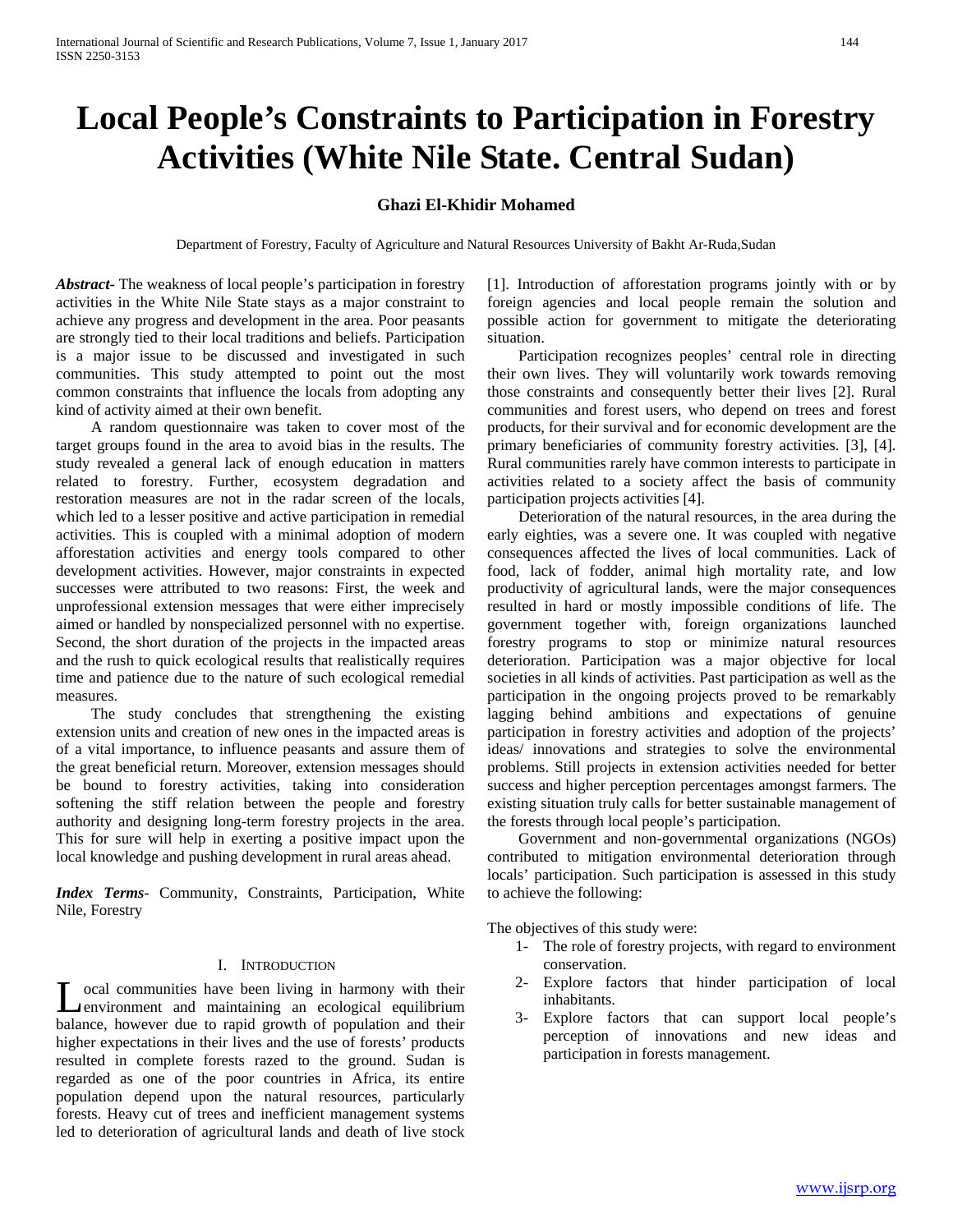## II. MATERIALS AND METHODS

 This study was carried out in the White Nile state. Five villages were selected in the state for this study, namely these villages are; Ja'Alyeen(1), Al-Halba(2), Wad-Jabur(3), At-Tajammo(4) and As-Sayal(5). The area covered by this study almost is a circle of one hundred kilometer in diameter. The necessary information needed for this study was collected by using two types of data: primary and secondary data. The primary data was collected using a questionnaire that investigates the willingness of adoption of community forestry through extension efforts, and the level of perception of the people in forestry activities.

 Secondary information was collected from reports of the forests national corporation (FNC) offices, as well as from personal observations and knowledge of elder inhabitants in the area. Statistical analysis was commenced through exploratory manipulations of the data obtained in the study area. This process was accomplished by critically examining the data through the use of simple techniques of analysis. The main tools are the construction of simple tables and selected cross-tabulation which allows tentative answers for many of the questions being asked in the survey.

#### III. RESULTS AND DISCUSSION

#### **A: Benefits of trees as viewed by respondents:**

 It was found that benefits of forests or even that of trees within the forests, amongst rural poor people are not the same anyhow. Some of the people don't believe in such a benefit at all, while others believe in different kinds of benefits. The benefits accruing from forest plantations are long term benefits and environmental. Table 1 shows these variations. Protection was found to be the most important in the area; it records up to 54%. Income generating activities and increase in agricultural production stay as low as 10% for each.

## **(Table 1): Benefits of trees as viewed by respondents:**

| Village         | N   |       | Benefits of Types of Benefits of Trees % |                   |            |           |        |  |
|-----------------|-----|-------|------------------------------------------|-------------------|------------|-----------|--------|--|
|                 |     | Trees |                                          |                   |            |           |        |  |
|                 |     |       | Income                                   | Agric. Production | Protection | Fuel wood | Others |  |
|                 | 21  | 13    |                                          |                   | 14         |           |        |  |
| 2.              | 32  | 25    |                                          |                   | 18         |           | 12     |  |
| $\mathfrak{I}.$ | 16  | 12    |                                          |                   |            |           |        |  |
| 4.              | 14  |       |                                          |                   |            |           |        |  |
| C.              |     | 13    |                                          |                   |            | O         |        |  |
| Total           | 100 | 72    | 10                                       | 10                | 54         | 15        | 25     |  |

N: Number of respondents.

 Peasants in the area usually bound to the daily need supply works, so they pay more attention to activities which generate more income. Other activities always stay in the second priority. Fuel wood supply recorded only 15% which marks a small percentage for the locals. Therefore, participation in activities related to trees or forests is traditionally kept very low.

#### **B: Participation in projects' activities:**

 Participation recognizes people's central role in directing their own lives. In many cases the proposed programs, are hardly accepted by aid agencies unless the involvement of people is guaranteed ([5],[6]. In the study area a good proportion of the respondents (76%) participated in the projects activities (Table 2). The projects were able to recruit the local inhabitants through different methods. Meetings were the main method for encouraging people's participation as ted by (36%) of the respondents followed by mass media (31%). Illiteracy in the study area may restrict the possibility of using other methods like posters and written instructions. Rural communities and forest users who depend on trees and forest resources for their survival and for economic development are the primary beneficiaries of community forestry activities [3]. Only 9% of the respondents showed their keenness to participate in the projects activities irrespective of the extension method for recruiting the local inhabitants. This percentage is very low compared to the challenges that threaten the study area, like desertification and erosion. This clearly reflects the poor perception of the local inhabitants to the environmental issues and automatically necessitates intensification of the extension efforts to make positive change in the attitudes and awareness of the local people.

**(Table 2): Participation in projects in the study area:**

| Village |    |            | Participation in   Channels for Drawing Participation |            |           |
|---------|----|------------|-------------------------------------------------------|------------|-----------|
|         |    | Proj. Act. | Meetings                                              | Mass Media | Voluntary |
|         |    | 18         |                                                       |            |           |
|         | 32 |            |                                                       |            |           |
|         | 10 |            |                                                       |            |           |
|         | 14 |            |                                                       |            |           |
|         | −  |            |                                                       |            |           |